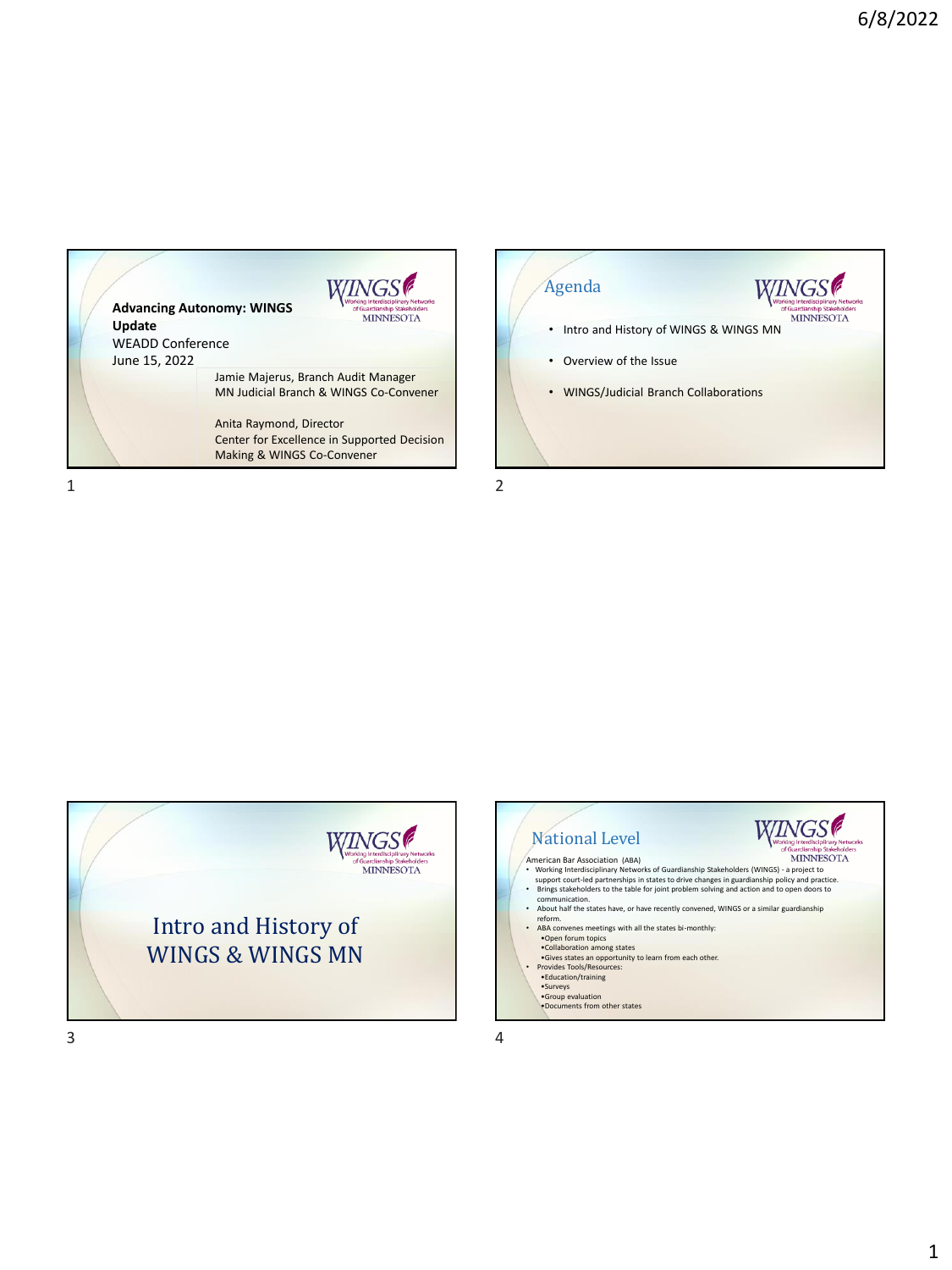







 $7$  8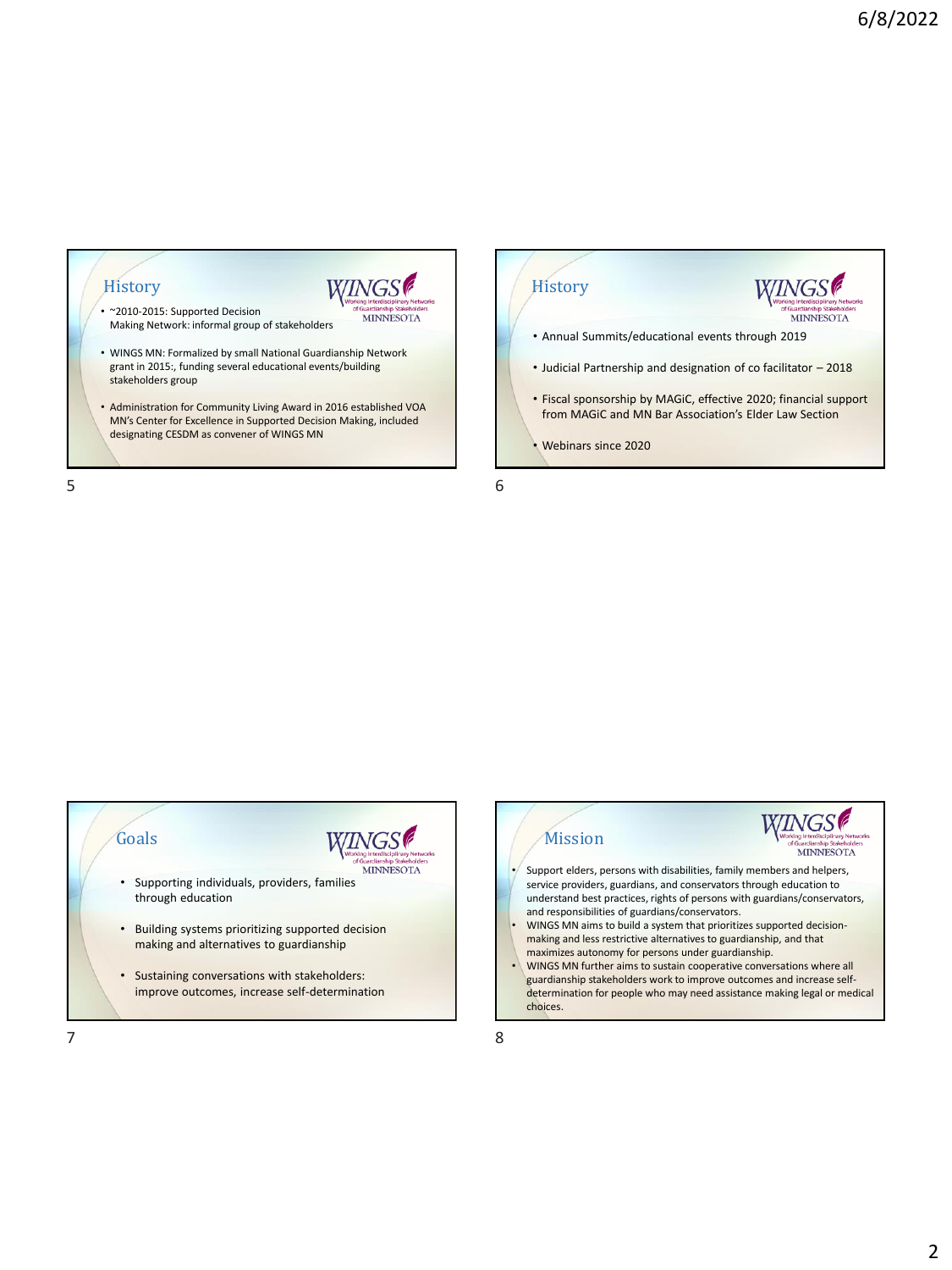### WINGS MN is Dedicated To:



Supporting elders, persons with disabilities, family members and helpers, service providers, guardians and conservators through education to understand:

- The rights of all adults to make their own decisions, including adults with dementia and other disabilities;
- The many ways to support disabled adults without depriving them of their civil and legal rights;
- Many less restrictive alternatives to guardianship and conservatorship and how to make use of them to protect vulnerable adults while preserving their autonomy;

 $9 \hspace{2.5cm} 10$ 

#### **WINGS** WINGS Membership MINNESOTA WINGS MN members are from the following groups: • Center for Excellence in Supported • Social Security • Essentia Health Decision Making & E&ELS, VOA MN • MN Judicial Branch • MN Legal Aid & Disability Law Center • Office of Ombudsman • Elder Law Section • Dept of Human Services • MN Elder Justice Center • Dept of Education • The Arc MN • Professional Guardianship Agencies • Attorneys at Law Members of MAGiC • Families of people using SDM U of M Institute of Community Integration



WINGS MN is Dedicated To:

education to understand:

vulnerable adult.

• Guardianship best practices;

option;

Supporting elders, persons with disabilities, family members and helpers, service providers, guardians and conservators through

• How to determine when guardianship or conservatorship is the right

*WINGS* 

**MINNESOTA** 

• Guardian duties and responsibilities, including the duty to maximize the person's participation in decisions about their life; • The rights of a person with a guardian; and

• How to center planning around the choices and the needs of the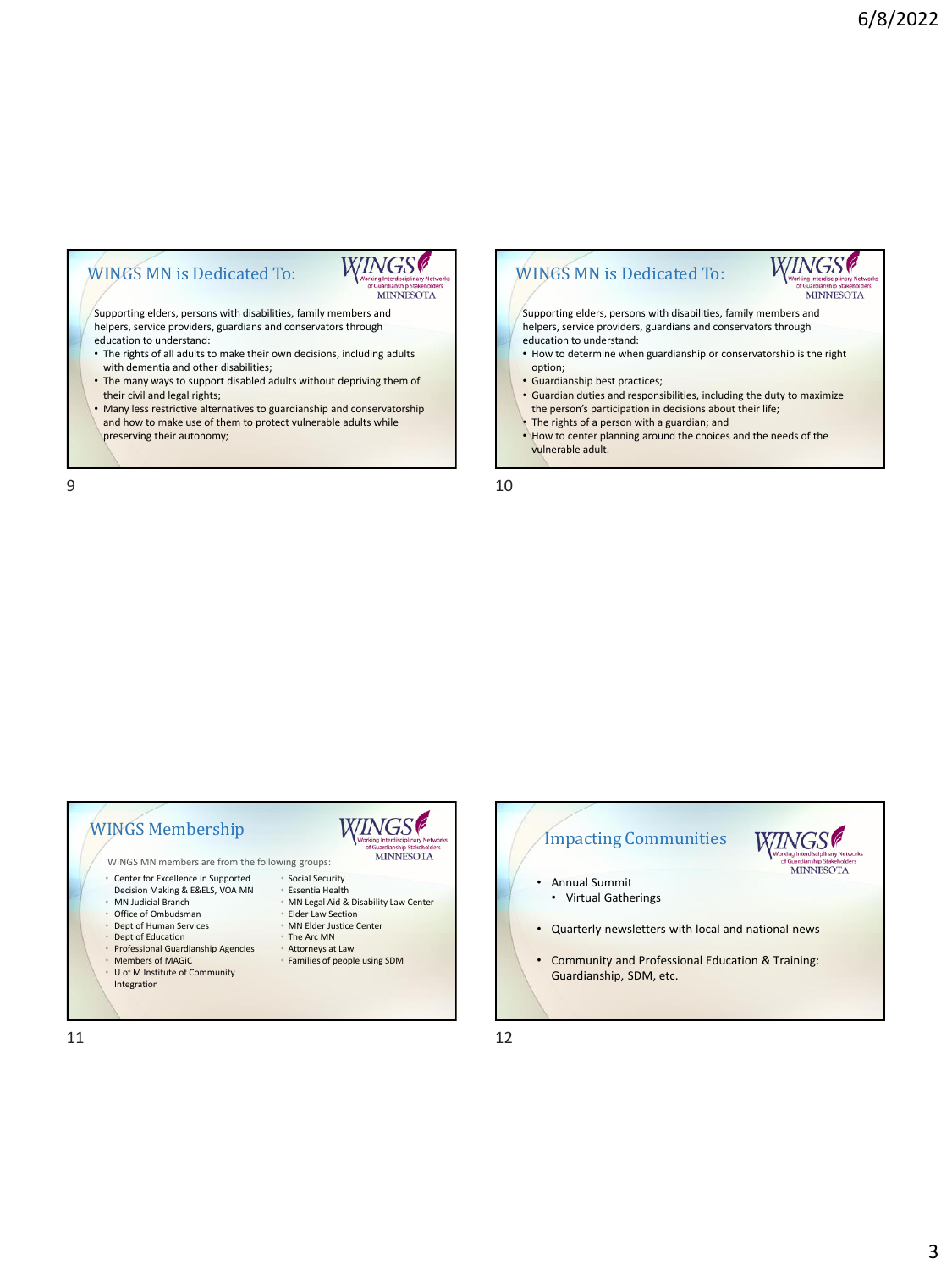



Changing Perspectives: Recognizing That

- guardianship has historically been overused
- guardianship is expensive
- guardianship may promote false sense of security
- guardianship often sought to solve problems that guardianship can't solve
- protections of guardianship also bring significant risks to the person
- supporting people in decision making/protecting right to self-determination brings significant benefits

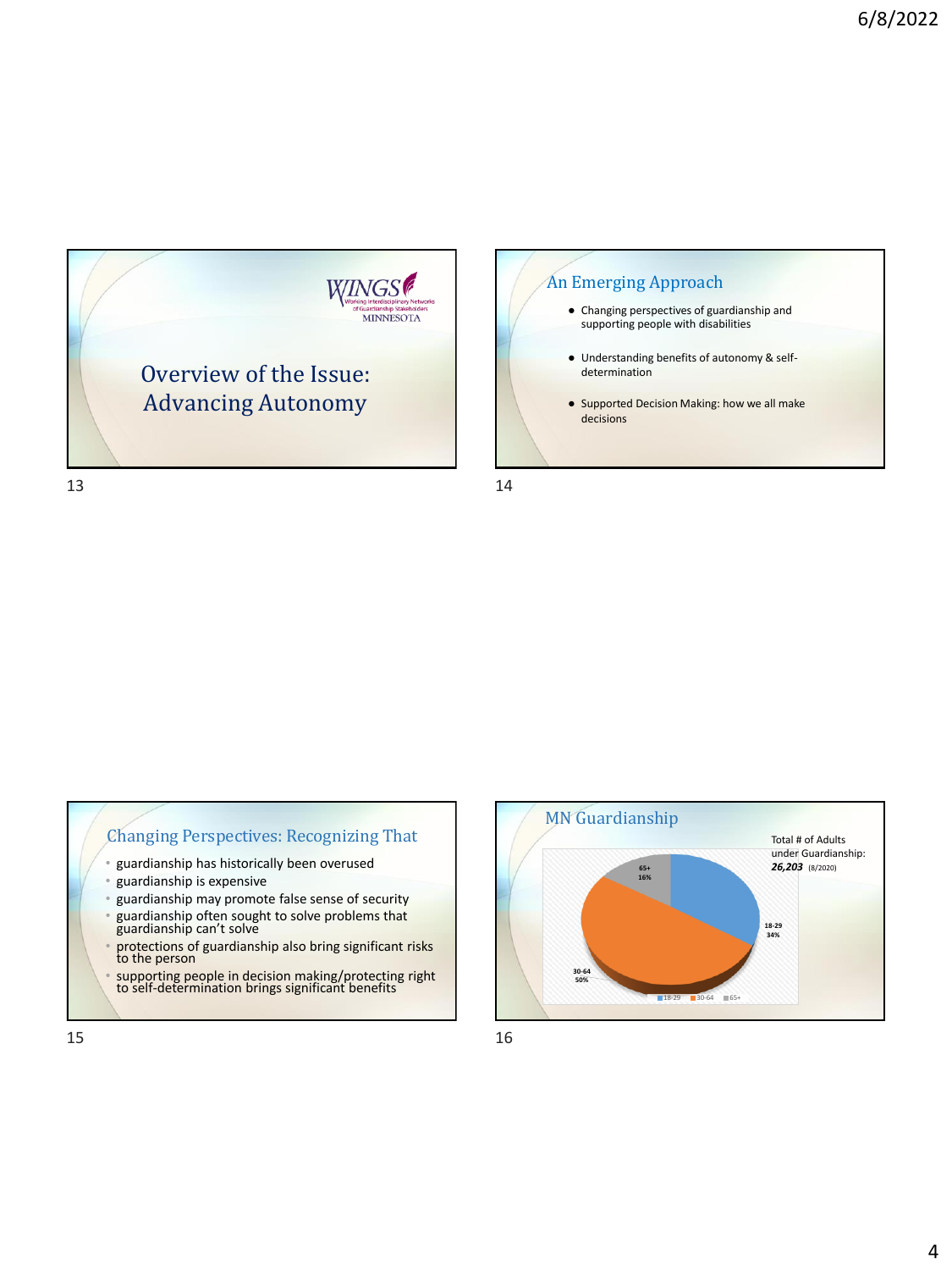#### Supported Decision Making

Assistance from one or more persons of an individual's choosing in understanding the nature and consequences of potential personal and financial decisions which enables the individual to make the decisions and, when consistent with the individual's wishes, in communicating a decision once made.

Minn. Stat. § 524.5-102 Subd. 16a



*Legal Criteria: Guardianship …and* o Identified needs cannot be met by less restrictive means, including but not limited to use of appropriate technological assistance, supported decision making, community or residential services, or appointment of a health care agent. MN Stat. 524.5-310 (a)(2)

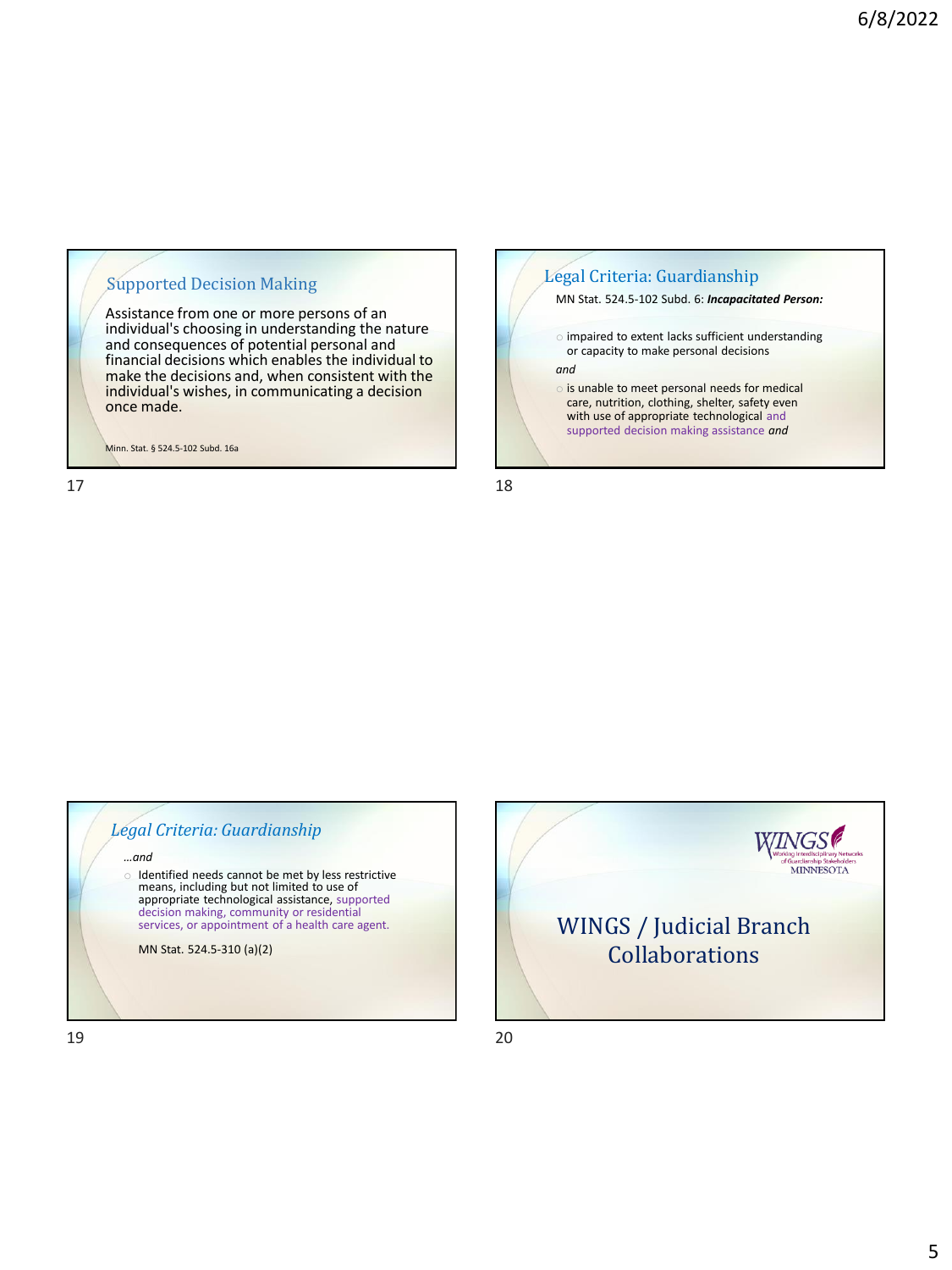## Collaborating to Improve WINGS Guardianship Systems

- SDM legislation exploration
- Default Surrogate Consent Laws exploration
- Modifying HCD legislation exploration
- ABLE Account discussion group
- MN Judicial Branch Grant support

21 22



MINNESOTA





23 24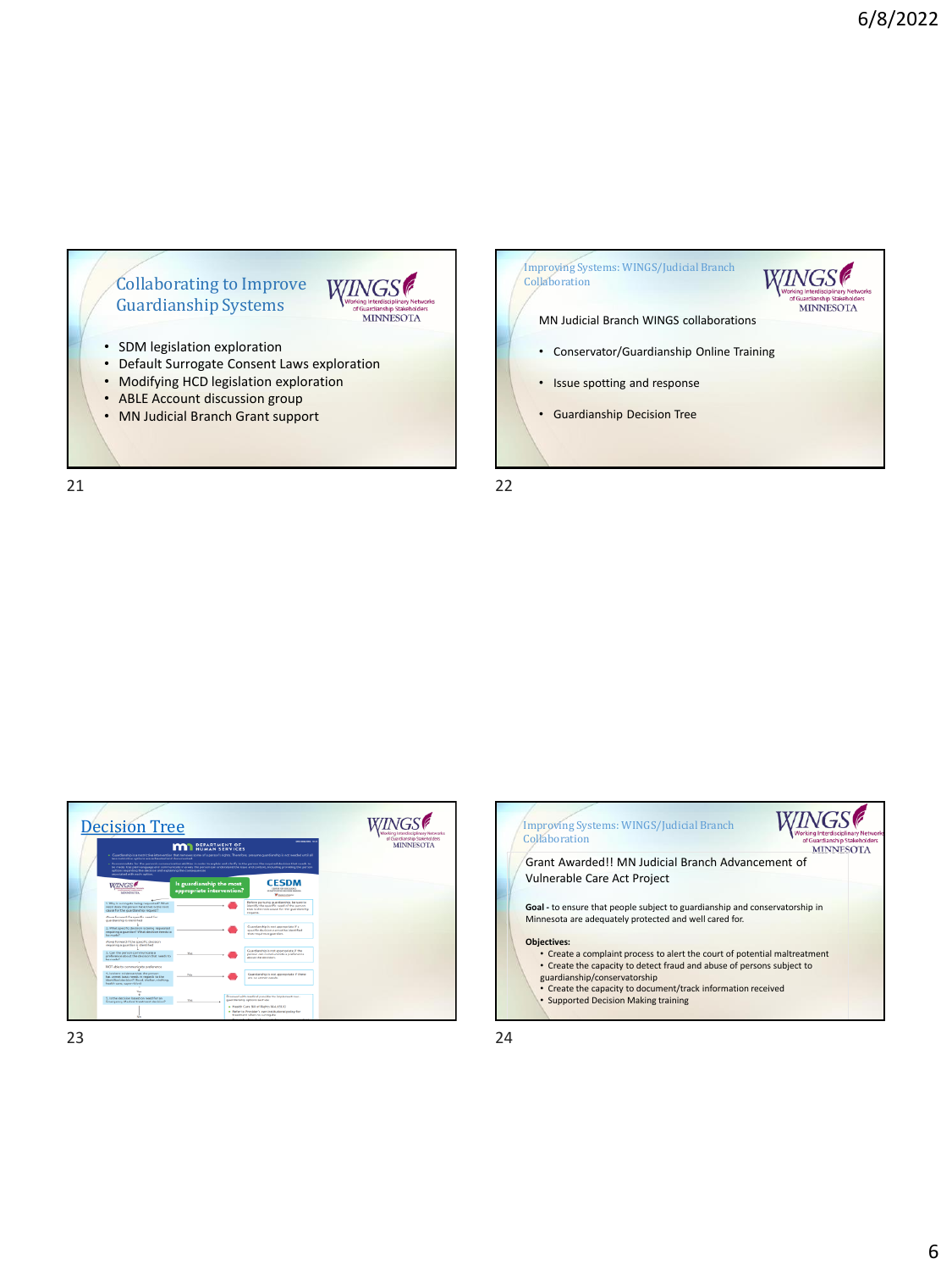

- Guardian/Conservator Complaint Process
- System enhancements to MMC/MMG
- Fraud detection
- Mandatory MMG usage
- Supported Decision Making Training

Focus Groups on Court Process MINNESOTA Comments and Feedback WINGS Members Elder Justice Center • Complex language in forms and Bill of Rights • Consistency between counties and courts Volunteers of AMerica • Process can be complicated for individuals Dept Human Services – Adult Protective Services • A better way to submit complaints

Lutheran Social Services Attorney's ARC MN First Fiduciary Ombudson Office

WINGS

- Periodic audits on guardianships
- Training needs
- More tools and resources
- 
- Effective ways to find Fraud
- Mandatory use of MMG

25 26



| <b>G/C Complaint Process</b>                                                                         |  |
|------------------------------------------------------------------------------------------------------|--|
| *Complainant provides complaint via form or phone.                                                   |  |
| *Complaint is regarding a Guardian or Conservator not acting in the best<br>interests of the Person. |  |
| . Complaint is reviewed by Examiner and sent to G/C for response.                                    |  |
| . Investigation will include interviews of any persons that is pertinent to                          |  |
| the complaint, court case and any other important information.                                       |  |
| .Report with recommendations to the court file, recommendations could                                |  |
| include; court visitor, reappointment of attorney, further hearings on                               |  |
| allegations in complaint.                                                                            |  |
| . Court will review and make determination of next steps in process.                                 |  |

•Other referrals are possible – law enforcement, DHS, APS, etc.

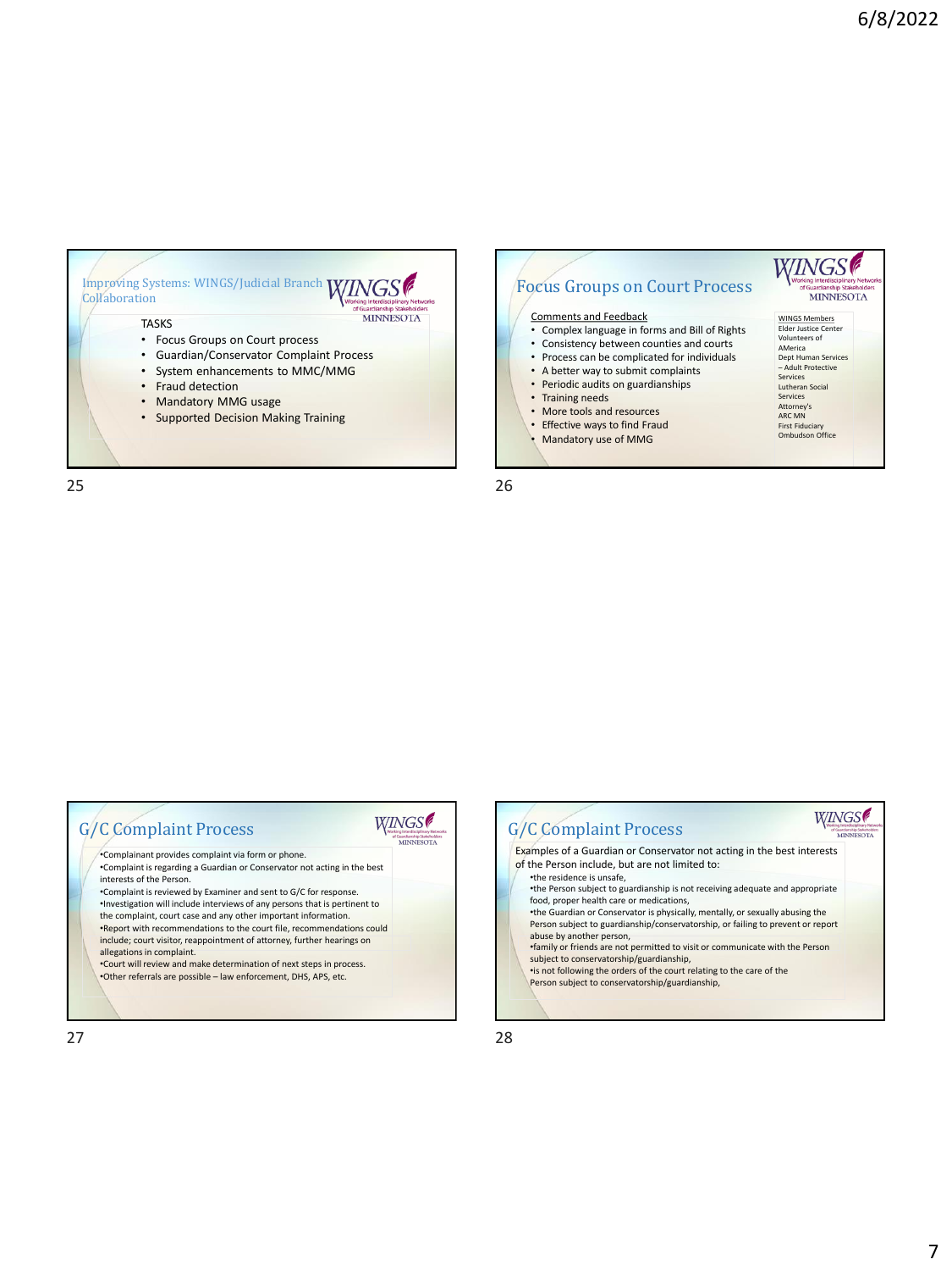#### **WINGS** G/C Complaint Process Examples Cont'd •fails to safeguard the Person subject to conservatorship's money or financial investments, •doesn't keep the Person subject to conservatorship's money in a separate account,

•uses the Person subject to conservatorship's money or property for the conservator's own benefit,

•sells or otherwise disposes of property belonging to the Person subject to conservatorship without valid reason,

•fails to provide an adequate accounting of the Person subject to conservatorship's assets, or fails to pay the person subject to

conservatorship's bills.



 $29$  30

Guardianship Stal<br>MINNESC

| <b>G/C Complaint Process</b>                                                          |                                                  |
|---------------------------------------------------------------------------------------|--------------------------------------------------|
| Anticipated Start Date - Mid-June 2022                                                | of Guardianship Stakeholders<br><b>MINNESOTA</b> |
| .No fee to file a complaint                                                           |                                                  |
| . You do not need an attorney to file a complaint                                     |                                                  |
| .MN Judicial Branch Website - located on the Guardianship and<br>Conservatorship Tabs |                                                  |
| Contact: Mark Mestad 651-215-0032<br>SCAOExaminer@courts.state.mn.us                  |                                                  |

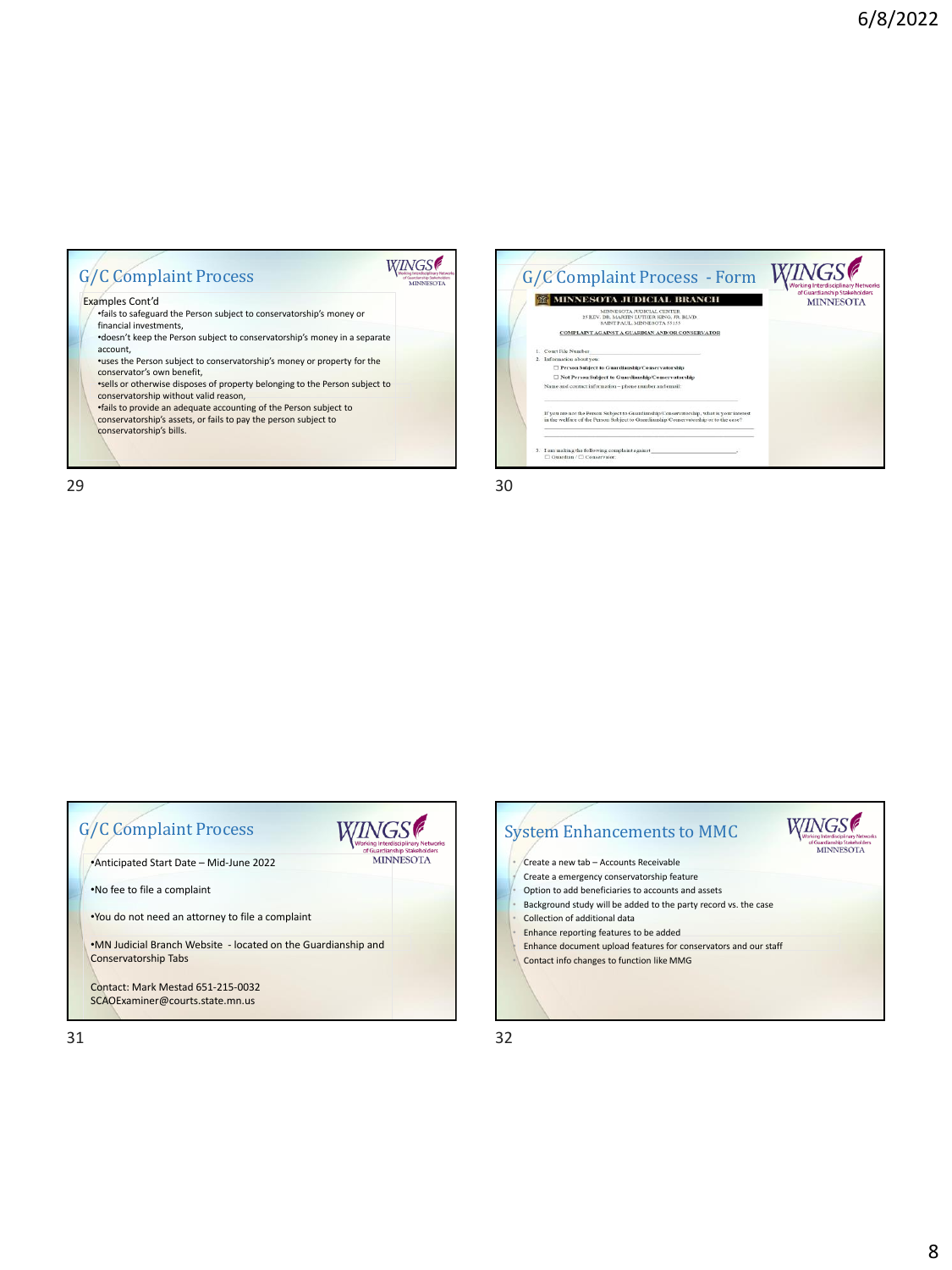# System Enhancements to MMG

• Background study will be added to the party record vs. the case • Collection of additional data

- 
- ∙ Add interested persons to system for necessary service<br>∙ Add Affidavits of Service and Notice of Restrictions to be filled out and submitted in<br>■ MMG
- Make Co-signing feature easier to use
- Enhanced reporting features are being added • Help text being added for Guardians

33 34



WINGS<sup>®</sup>

Suardianship Stakeholde<br>MINNESOTA

| <b>Mandatory MMG Use</b>                                                                                                                      | <b>MINNESOTA</b> |
|-----------------------------------------------------------------------------------------------------------------------------------------------|------------------|
| MN Judicial Branch General Rules Committee has approved the Court rule to require<br>guardians to file the Personal Well-being report in MMG. |                  |
| This will allow better data collection and better reporting for the Branch.                                                                   |                  |
| This will provide efficiencies for judicial branch staff.                                                                                     |                  |
| The branch will work WINGS members on concerns and what actions can be taken<br>to address concerns of guardians and stakeholders.            |                  |
| Smart phone                                                                                                                                   |                  |
| Computer                                                                                                                                      |                  |
| Self Help desks at court locations                                                                                                            |                  |
| Library's                                                                                                                                     |                  |
| Do not have a date of implementation                                                                                                          |                  |
|                                                                                                                                               |                  |